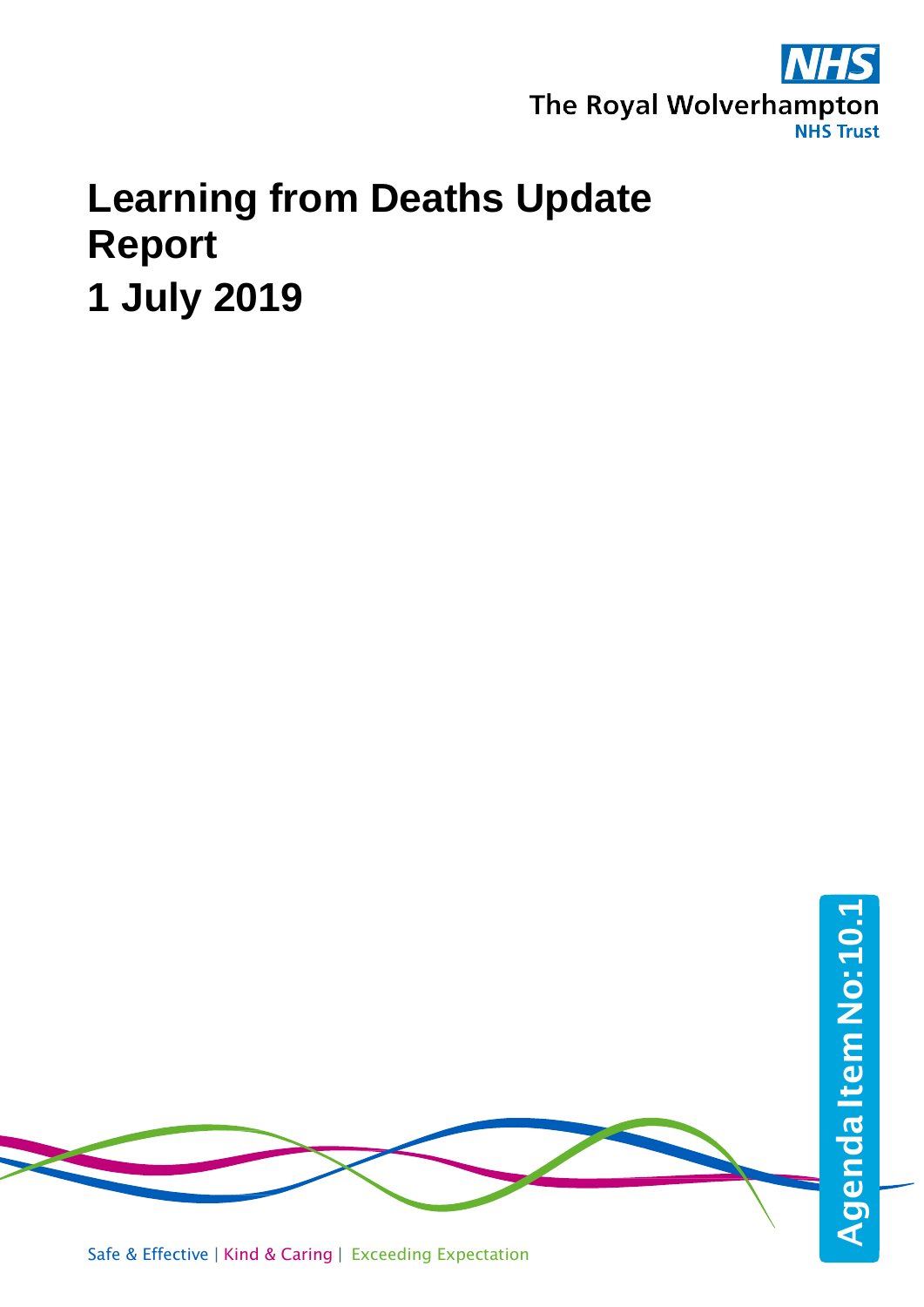The Royal Wolverhampton NHS



**NHS Trust** 

| <b>Trust Board Report</b>           |                                                                                                                                                                                                                                                                                                                                                                                                                                                                                                                                                                                                                                                                                                                                                                                                                                                                                                                                                                                                                                                                                                                                                                                                                                                                                                                                                                                                                                                                                                                                                                                                                                                                                                                                                                                                                                                                                                                                                                           |  |  |  |  |  |  |  |  |
|-------------------------------------|---------------------------------------------------------------------------------------------------------------------------------------------------------------------------------------------------------------------------------------------------------------------------------------------------------------------------------------------------------------------------------------------------------------------------------------------------------------------------------------------------------------------------------------------------------------------------------------------------------------------------------------------------------------------------------------------------------------------------------------------------------------------------------------------------------------------------------------------------------------------------------------------------------------------------------------------------------------------------------------------------------------------------------------------------------------------------------------------------------------------------------------------------------------------------------------------------------------------------------------------------------------------------------------------------------------------------------------------------------------------------------------------------------------------------------------------------------------------------------------------------------------------------------------------------------------------------------------------------------------------------------------------------------------------------------------------------------------------------------------------------------------------------------------------------------------------------------------------------------------------------------------------------------------------------------------------------------------------------|--|--|--|--|--|--|--|--|
| <b>Meeting Date:</b>                | 1 <sup>st</sup> July 2019                                                                                                                                                                                                                                                                                                                                                                                                                                                                                                                                                                                                                                                                                                                                                                                                                                                                                                                                                                                                                                                                                                                                                                                                                                                                                                                                                                                                                                                                                                                                                                                                                                                                                                                                                                                                                                                                                                                                                 |  |  |  |  |  |  |  |  |
| <b>Title:</b>                       | Learning from Deaths                                                                                                                                                                                                                                                                                                                                                                                                                                                                                                                                                                                                                                                                                                                                                                                                                                                                                                                                                                                                                                                                                                                                                                                                                                                                                                                                                                                                                                                                                                                                                                                                                                                                                                                                                                                                                                                                                                                                                      |  |  |  |  |  |  |  |  |
| <b>Executive</b><br><b>Summary:</b> | The paper presents the Trust's most recent mortality data and the work being<br>undertaken to scrutinise and act upon the potential causes for the outlier<br>status of the SHMI indicator.<br>The Trust SHMI remains at 121 (Feb 2018-Jan 2019).<br>The Mortality Review Group has taken presentations from Learning<br>Disabilities and Neonatal services this month. In both cases deaths are<br>reviewed at a system wide level (e.g. Wolverhampton agencies and referring<br>hospital). There are no concerns about the care of individual cases but<br>particularly in the case of learning disabilities further work is required to<br>improve the adherence to national guidance on communication, family<br>engagement and recognition and completion of documentation. The<br>Learning Disability team have been tasked with expanding on their current<br>action plan.<br>Further understanding of performance against clinical pathways (particularly<br>in ED) is presented. ED is working alongside the CQI team to identify the<br>reasons for variability with the intention to trial change via PDSA<br>methodology. A dashboard of metrics has been developed which will be<br>used to monitor progress.<br>In response to the many review of case notes where discrepancies in actual<br>diagnosis compared to that coded have been evident the Trust has set up a<br>series of education opportunities with coders and clinicians with the aim of<br>improving the coding accuracy. This month 2 sessions have been held<br>between the coding department and external support from PWC. Three<br>times weekly meetings between AMU clinicians and coders have<br>commenced to review specific case notes. Trust wide education sessions<br>have been advertised for clinicians, specialist nurses and AHPs.<br>Mortality Reviewers have started in post and we therefore expect all<br>outstanding SJR2 reviews to be completed in the coming month. |  |  |  |  |  |  |  |  |
| <b>Action</b><br><b>Requested:</b>  | Receive and note                                                                                                                                                                                                                                                                                                                                                                                                                                                                                                                                                                                                                                                                                                                                                                                                                                                                                                                                                                                                                                                                                                                                                                                                                                                                                                                                                                                                                                                                                                                                                                                                                                                                                                                                                                                                                                                                                                                                                          |  |  |  |  |  |  |  |  |
| For the attention<br>of the Board   | To note the SHMI which remains on a plateauing trend.                                                                                                                                                                                                                                                                                                                                                                                                                                                                                                                                                                                                                                                                                                                                                                                                                                                                                                                                                                                                                                                                                                                                                                                                                                                                                                                                                                                                                                                                                                                                                                                                                                                                                                                                                                                                                                                                                                                     |  |  |  |  |  |  |  |  |
| <b>Assure</b>                       | The Board has previously been reassured through data analysis that the<br>increased SHMI is not an indicator of avoidable mortality or quality of care.<br>However, work continues to review and, where possible, enhance quality of<br>care provision across admission pathways with elevated SMR's.<br>Work also continues to address coding & data capture with respect to<br>accuracy and completeness prior to submission of data.                                                                                                                                                                                                                                                                                                                                                                                                                                                                                                                                                                                                                                                                                                                                                                                                                                                                                                                                                                                                                                                                                                                                                                                                                                                                                                                                                                                                                                                                                                                                   |  |  |  |  |  |  |  |  |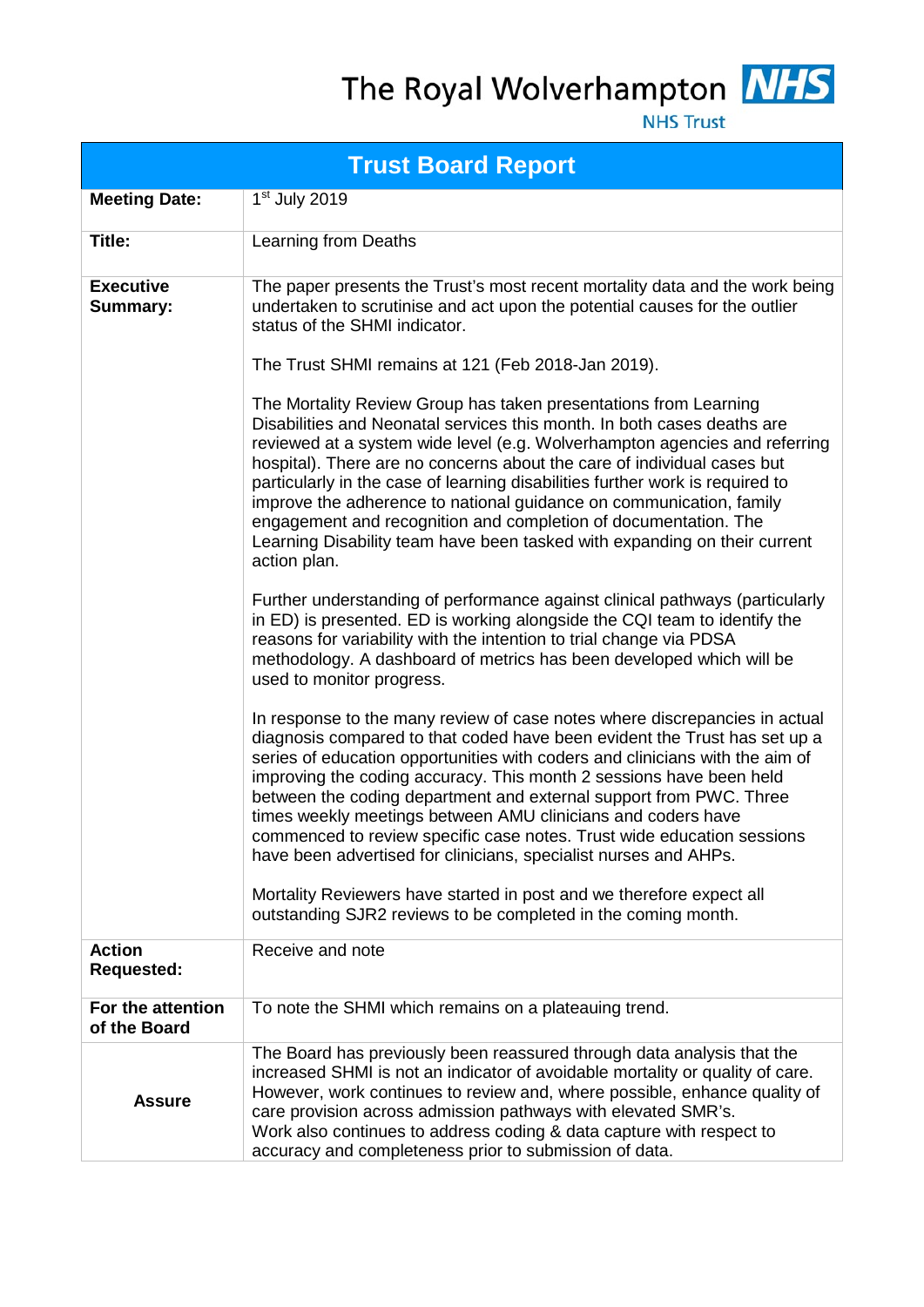| <b>Advise</b>                            | Raised SMR's can impact on a Trust's reputation. RWT's elevated SHMI is<br>a focus of external scrutiny with assurance being requested and provided<br>regarding the work undertaken, as described above and in this report.                                                                                                                                                                                                                                                                                                                                                                                                                                                                      |  |  |  |  |  |  |
|------------------------------------------|---------------------------------------------------------------------------------------------------------------------------------------------------------------------------------------------------------------------------------------------------------------------------------------------------------------------------------------------------------------------------------------------------------------------------------------------------------------------------------------------------------------------------------------------------------------------------------------------------------------------------------------------------------------------------------------------------|--|--|--|--|--|--|
|                                          | Diagnostic groups with elevated SMRs are as follows:                                                                                                                                                                                                                                                                                                                                                                                                                                                                                                                                                                                                                                              |  |  |  |  |  |  |
|                                          | Influenza,<br>Chronic renal failure<br>Chronic ulcer of the skin<br>Pneumonia<br>Senility                                                                                                                                                                                                                                                                                                                                                                                                                                                                                                                                                                                                         |  |  |  |  |  |  |
| <b>Alert</b>                             | Reviews have been conducted and reported internally and to CQC.                                                                                                                                                                                                                                                                                                                                                                                                                                                                                                                                                                                                                                   |  |  |  |  |  |  |
|                                          | More recently the following diagnosis groups have alerted:                                                                                                                                                                                                                                                                                                                                                                                                                                                                                                                                                                                                                                        |  |  |  |  |  |  |
|                                          | <b>Respiratory Distress Syndrome</b><br><b>COPD</b>                                                                                                                                                                                                                                                                                                                                                                                                                                                                                                                                                                                                                                               |  |  |  |  |  |  |
|                                          | Reviews for these are under way                                                                                                                                                                                                                                                                                                                                                                                                                                                                                                                                                                                                                                                                   |  |  |  |  |  |  |
| <b>Author + Contact</b>                  | Dr Jonathan Odum - Medical Director                                                                                                                                                                                                                                                                                                                                                                                                                                                                                                                                                                                                                                                               |  |  |  |  |  |  |
| <b>Details:</b><br><b>Links to Trust</b> | 01902 695958 E-mail: jonathan.odum@nhs.net<br>1. Create a culture of compassion, safety and quality                                                                                                                                                                                                                                                                                                                                                                                                                                                                                                                                                                                               |  |  |  |  |  |  |
| <b>Strategic</b>                         | 2. Proactively seek opportunities to develop our services                                                                                                                                                                                                                                                                                                                                                                                                                                                                                                                                                                                                                                         |  |  |  |  |  |  |
| <b>Objectives</b>                        | 3. To have an effective and well integrated local health and care system that operates<br>efficiently                                                                                                                                                                                                                                                                                                                                                                                                                                                                                                                                                                                             |  |  |  |  |  |  |
|                                          | 6. Be in the top 25% of all key performance indicators                                                                                                                                                                                                                                                                                                                                                                                                                                                                                                                                                                                                                                            |  |  |  |  |  |  |
| <b>Resource</b>                          | Revenue:<br>Capital:                                                                                                                                                                                                                                                                                                                                                                                                                                                                                                                                                                                                                                                                              |  |  |  |  |  |  |
| <b>Implications:</b>                     | Workforce:                                                                                                                                                                                                                                                                                                                                                                                                                                                                                                                                                                                                                                                                                        |  |  |  |  |  |  |
|                                          | Funding Source: N/A                                                                                                                                                                                                                                                                                                                                                                                                                                                                                                                                                                                                                                                                               |  |  |  |  |  |  |
| <b>CQC Domains</b>                       | Safe: patients, staff and the public are protected from abuse and avoidable harm.<br><b>Effective:</b> care, treatment and support achieves good outcomes, helping people maintain<br>quality of life and is based on the best available evidence.<br><b>Caring:</b> staff involve and treat everyone with compassion, kindness, dignity and respect.<br>Responsive: services are organised so that they meet people's needs.<br><b>Well-led:</b> the leadership, management and governance of the organisation make sure it's<br>providing high-quality care that's based around individual needs, that it encourages learning<br>and innovation, and that it promotes an open and fair culture. |  |  |  |  |  |  |
| <b>Equality and</b>                      | N/A                                                                                                                                                                                                                                                                                                                                                                                                                                                                                                                                                                                                                                                                                               |  |  |  |  |  |  |
| <b>Diversity Impact</b>                  |                                                                                                                                                                                                                                                                                                                                                                                                                                                                                                                                                                                                                                                                                                   |  |  |  |  |  |  |
| <b>Risks: BAF/TRR</b>                    | BAF SR 12                                                                                                                                                                                                                                                                                                                                                                                                                                                                                                                                                                                                                                                                                         |  |  |  |  |  |  |
| <b>Risk: Appetite</b>                    |                                                                                                                                                                                                                                                                                                                                                                                                                                                                                                                                                                                                                                                                                                   |  |  |  |  |  |  |
| <b>Public or Private:</b>                | Public                                                                                                                                                                                                                                                                                                                                                                                                                                                                                                                                                                                                                                                                                            |  |  |  |  |  |  |
| <b>Other formal</b>                      | Mortality Review Group/Compliance Oversight Group/Quality Standards                                                                                                                                                                                                                                                                                                                                                                                                                                                                                                                                                                                                                               |  |  |  |  |  |  |
| bodies involved:                         | Improvement Group/Quality Governance Assurance Committee/Trust<br><b>Management Committee</b>                                                                                                                                                                                                                                                                                                                                                                                                                                                                                                                                                                                                     |  |  |  |  |  |  |
| <b>References</b>                        |                                                                                                                                                                                                                                                                                                                                                                                                                                                                                                                                                                                                                                                                                                   |  |  |  |  |  |  |
| <b>NHS</b><br><b>Constitution:</b>       | In determining this matter, the Board should have regard to the Core<br>principles contained in the Constitution of:<br>Equality of treatment and access to services<br>High standards of excellence and professionalism<br>Service user preferences<br>Cross community working<br><b>Best Value</b>                                                                                                                                                                                                                                                                                                                                                                                              |  |  |  |  |  |  |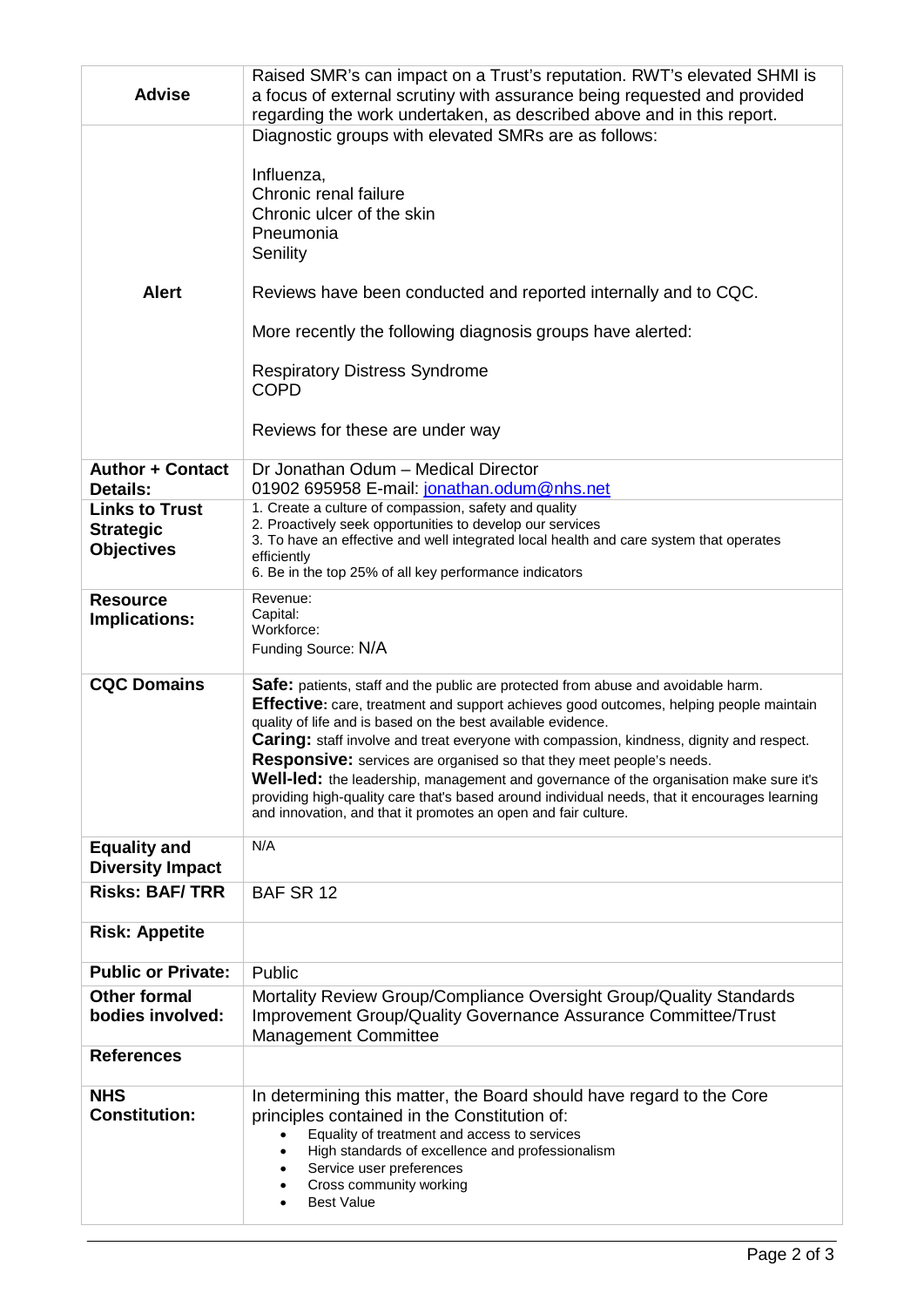| Accountability through local influence and scrutiny<br>$\bullet$ |
|------------------------------------------------------------------|
|                                                                  |
|                                                                  |
|                                                                  |
|                                                                  |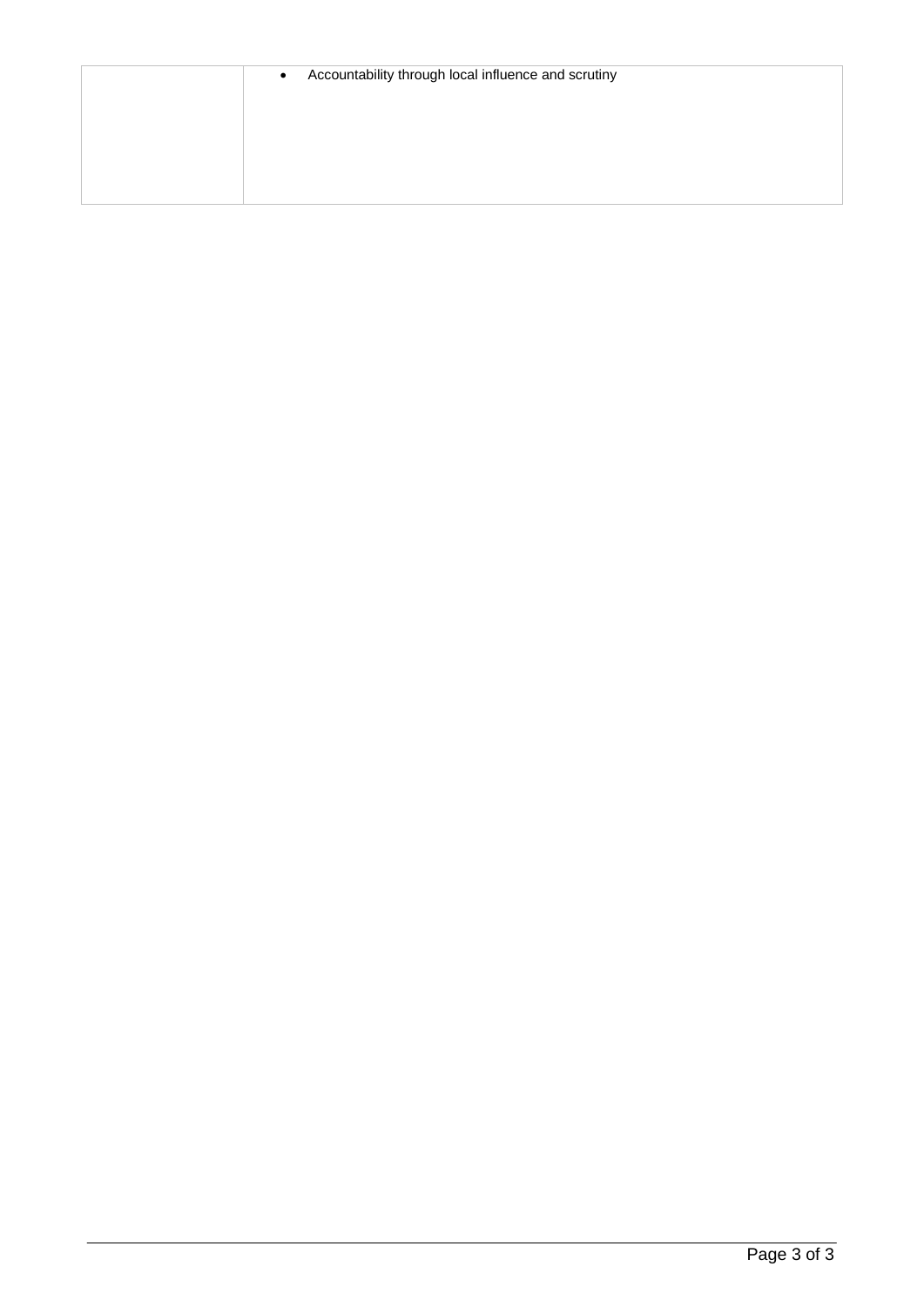## **LEARNING FROM DEATH REPORT June 2019**

This report describes the most recent Trust mortality data and a summary of the possible drivers for the outlier status of the SHMI indicator. It also provides detail on how areas for review and potential action are being identified, the work that has been undertaken in the last month and that planned.

## **SHMI and ALERTING DIAGNOSIS**

The SHMI data was published on 20<sup>th</sup> June 2019. The SHMI remains at 121 (period of reporting Feb 2018-Jan 2019).

## **MORTALITY (CASE NOTE) REVIEW OF CLINICAL CARE**

The Trust has currently no outstanding requests for review from CQC. However MRG has requested the appropriate services to review Malignant Neoplasm without specification of site and COPD. The outcomes of these reviews are awaited.

Both neonatal deaths and deaths of patients with learning disabilities are investigated through a wider network outside of the internal Trust's system. Results from both of these services were brought to the Mortality Review Group in June 2019.

## **Learning Disabilities Mortalities Review (LeDeR)**

The lead nurse for Learning Disabilities has this month presented a report on the key messages from the LeDeR 3<sup>rd</sup> National Annual Review. The report covers the period of 1st July to 31st December 2018.

The LeDeR report identified the disparity in the age of death for people with Learning Disabilities (LD) compared to the general population, average age of death is 59 years. 62% of people with LD died in hospital compared to 46% for the general population.

The national report identified that the main cause of death for people with LD was from respiratory disease and that in some instances DNACPR's where being completed inappropriately using 'learning disability' or 'Downs Syndrome' as rationale not to attempt resuscitation.

The full report can be found at <http://www.bristol.ac.uk/sps/leder/resources/annual-reports/>

The meeting was informed that from the list of recommendations, 12 were relevant to this Trust including:

- NHSI are investing, with the CCG's into improving the timeliness of reviews. Wolverhampton CCG have confirmed that there are currently no outstanding reviews. .
- Standardising the terminology between health, education and social care so that the term "learning disabilities" is commonly used.
- Promote the "Ask, Do, Listen" one in ten families stated that they were never asked or felt they were not listened to in relation to their relatives care.
- The report highlighted a short fall in the adherence to the Statutory Guidance Needs and Disability Code of Practice and this needs to be addressed. Work is on-going within the Trust to address this.
- CQC have been asked to identify issues in regards to DNACPR and raise this with the providers from their recommendations.

The recommendations from the report will be managed through the National Guidance Process and incorporated into a local plan.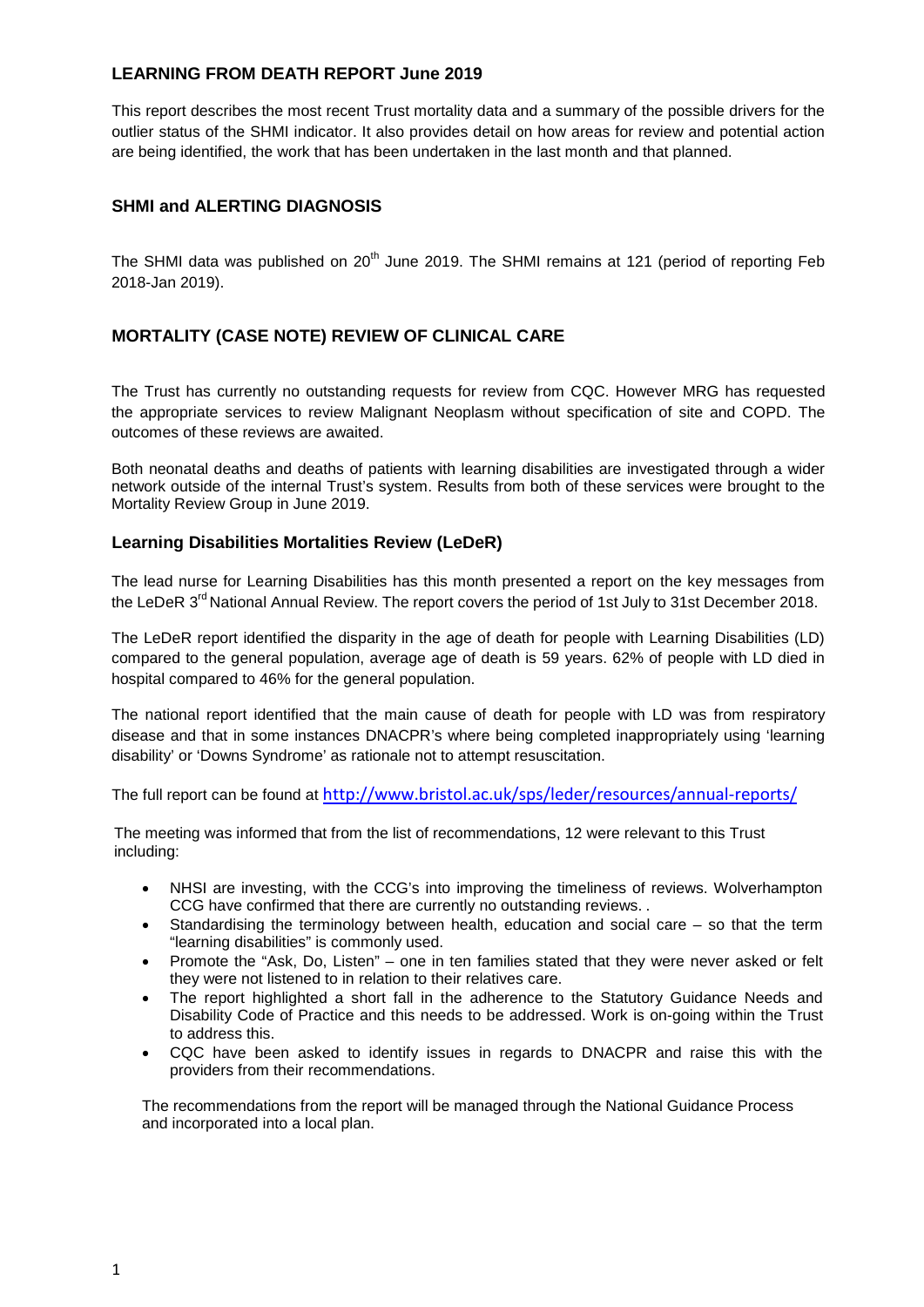## **Local cases**

Since July 2018, 9 LeDeR case note reviews have been completed in Wolverhampton and 6 are currently in progress.

The main themes that have come from the reviews undertaken are:

- Mental Capacity Assessments not being completed consistently.
- Best interest and decision making guidance not always being followed
- Deprivation of Liberty Safeguards (DoLS) not always being identified or applied for
- Annual health checks not being completed consistently
- Failure to discuss DNACPR's with relatives, often because of difficulty of contacting the next of kin when the patient is resident in a care setting.

Of note the number of deaths of patients with learning disabilities, reported in Wolverhampton is approximately 40% less than the national average and has been for some years. The main causes of death in Wolverhampton has been identified as aspiration pneumonia, epilepsy and sepsis.

In light of the themes that have arisen from the case note reviews the lead nurse for Learning Disability will draw together an action plan for presentation and reporting to the Mortality Review Group.

## **Neonatal Mortality Q3/4 2018-19**

#### **Local Process**

Neonatal mortality is reviewed internally by the Neonatal team at monthly review meeting which has external and public health input and also with Obstetrics in the monthly perinatal mortality meeting. Together the teams complete the national online Perinatal Mortality Review Tool (PMRT) at a separate meeting with extra input from obstetrics and neonatal services referring units where the mother or baby was transferred from. The review results and action plans are shared with the Staffordshire, Shropshire and Black Country Newborn Network for dissemination to other units in an anonymised fashion.

#### **Local Cases**

There were eleven neonatal deaths in Q3 and 4 2018/19. Five of these babies were less than 24 weeks and four had congenital anomalies including one on a palliative care pathway and would therefore be excluded from the national MBRRACE report. The other deaths were one baby born at 25 weeks and one at 27 weeks. Eight were early neonatal deaths (within 1st 28 days of life), and three late neonatal deaths including one at Acorns Hospice.

The primary causes of death were recorded as pulmonary hypoplasia (renal dysgenesis) (2), pulmonary immaturity (3), necrotising enterocolitis (1), pulmonary interstitial emphysema (2), cardiomyopathy (1) , acute renal failure (1) and lissencephaly (1).

One baby was referred to the coroner and a contributory factor to death of aspergillus infection found (of note baby was already on antifungal treatment).Six of the babies were booked and born at New Cross, one was an in-utero transfer and four were ex-utero transfers.

Lessons learnt:

9 of the babies received National Patient Safety Agency (NPSA) code 0, 2 received NPSA code 1.

The 2 NPSA 1's related to poor documentation. This reduction in quality of documentation coincided with the Trusts move to the use of Badger EPR. Further teaching sessions on its use and internal checking of data quality has been started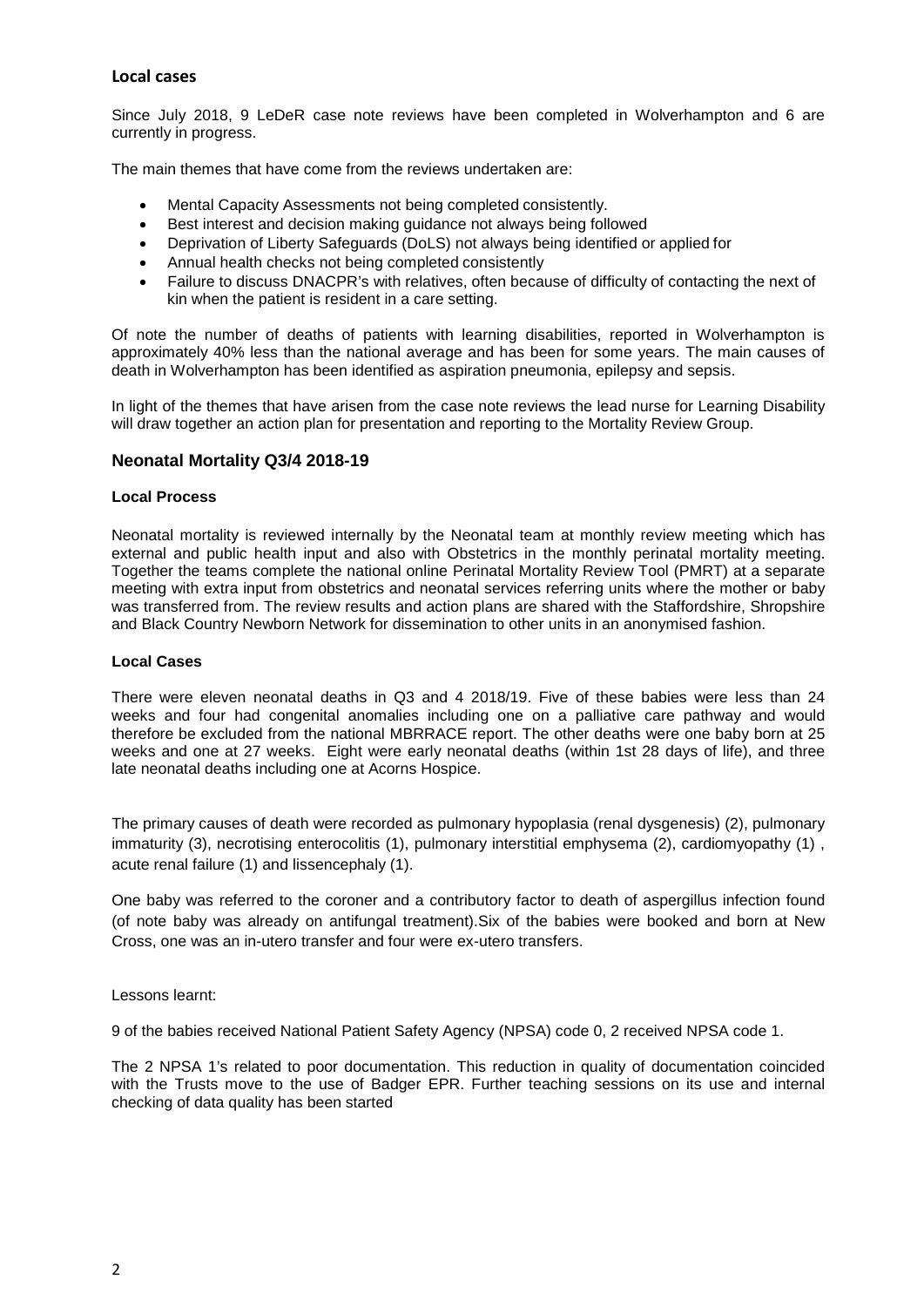## **Case Note Review of Deaths**

The Trust continues to review the case notes of patients following death against a set criteria and methodology as outlined in OP87 Learning from Death Policy, (e.g. LEDeR, children, elective patients). This criteria leads to the selection of the case notes required for review as a minimum. In addition the Trust chooses to scrutinise cases in excess of this minimum requirement.

#### **Cases allocated and reviewed**

| <b>Scrutiny of Deaths - Data:</b>                                              | Jan19 | Feb19 | Mar 19 | Apr 19 | May 19                |
|--------------------------------------------------------------------------------|-------|-------|--------|--------|-----------------------|
| Total Number of Deaths (taken from PAS)                                        | 208   | 161   | 158    | 158    | 149                   |
| No. of Deaths scrutinised via ME                                               | 75    | 85    | 103    | 98     | 97                    |
| No. of Deaths identified for SJR1 Review – that meet the mandatory<br>criteria | 36    | 26    | 22     | 22     | Data not<br>yet known |
| No. of Deaths identified for SJR1 Review - via ME Assessment                   | 4     | 5     |        | 10     | 15                    |
| No. of SJR1s Reviewed                                                          | 23    | 17    | 9      | 3      | 0                     |
| No. of Additional SJR1s Reviewed (Directorate choice)                          | 27    | 14    | 7      |        | Data not<br>vet known |
| No of Deaths identified for SJR2 review                                        | 3     |       | 2      |        | Data not<br>vet known |
| No of SJR2 reviewed                                                            |       | 0     | 0      |        | 0                     |

#### **Data Caveats - Scrutiny of deaths - as at 3rd June 2019:**

Data is based on 'date of death'

Reviewed numbers are always an 'as at position' and will change daily.

**Excludes:** Case note review numbers (undertaken separately for Alerting Diagnosis Groups)

The completion of mortality reviews is lagging behind that required. The actions taken to prompt SJR review include reporting position monthly to the Directorate Mortality lead and inclusion of data in the Divisional Performance report. The Trust has recruited to the posts of Mortality Reviewers from a cohort of consultants currently employed in the Trust. A key role of these Reviewers will be to complete the SJR reviews and therefore the timeliness of completion will improve. The Mortality Reviewers took up post on June  $17<sup>th</sup>$  2019.

The Divisional position follows;



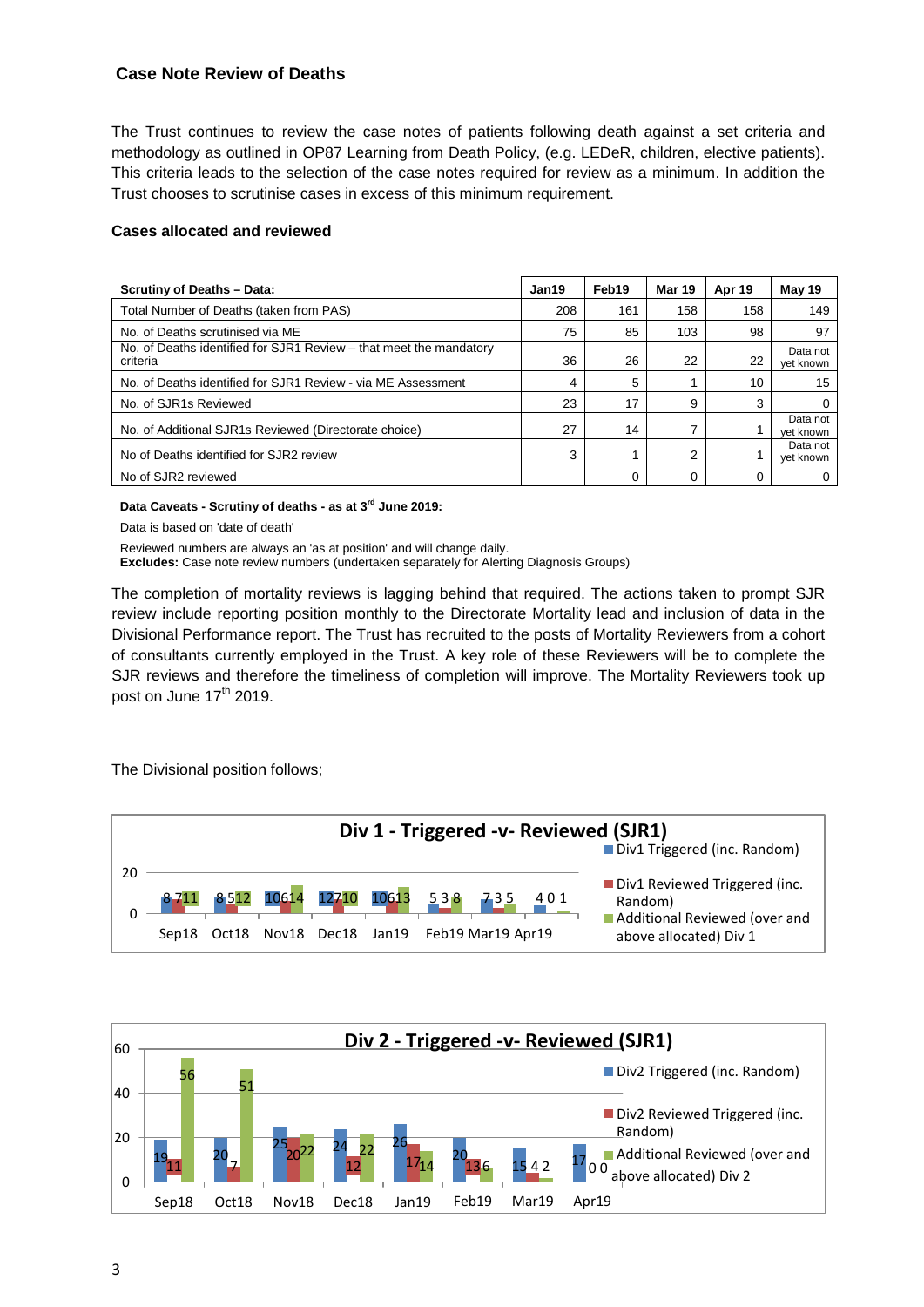\*Note that 10% of cases are also selected for review in addition to those that trigger according to Trust policy.

There have been 0 hospital deaths in Division 3 in this period that are not part of the Wolverhampton wide scrutiny process i.e. deaths that occur in Maternity, Neonatal and Children's Services are reviewed via a Wolverhampton system wide process, 3 monthly reports are brought to MRG

### **Outcomes of SJR 1**

The following table describes the outcome of the SJR1 reviews,  $1<sup>st</sup>$  March 2019 to 30<sup>th</sup> April 2019 using the 6 Phase criteria.



Data at 5<sup>th</sup> June 2019

Where care is identified as being potentially poor or very poor, a further review is conducted (SJR2). This review is undertaken by 2 independant clinicians.

7 patient notes have been escalated to SJR2 for the period Jan to April 2019.

All of these cases for SJR2 review are outstanding. Mortality Reviewers are now in post and are tasked with review of these cases as a matter of expediency.

## **QUALITY IMPROVEMENT: CLINICAL PATHWAY REVIEW**

There are a number of high volume diagnostic groups where the Trust has seen SHMI alert within the last 2 years. The Trust is therefore concentrating its efforts on reviewing compliance against best practice and focusing quality improvement initiatives where a requirement for change is identifies.

## **SEPSIS**

The performance of the Trust, including ED, against the sepsis pathway has previously been reported and is subject to continued review. ED have now begun a programme of work alongside the Continuous Quality Improvement team. The teams are concentrating on understanding the reasons for variability (in the first instance on antibiotic delivery), including formal process mapping to facilitate an understanding of the areas required for sustained change. These changes will then be trialled by a PDSA approach.. A dashboard of metrics has been developed to monitor impact. Additionally learning from other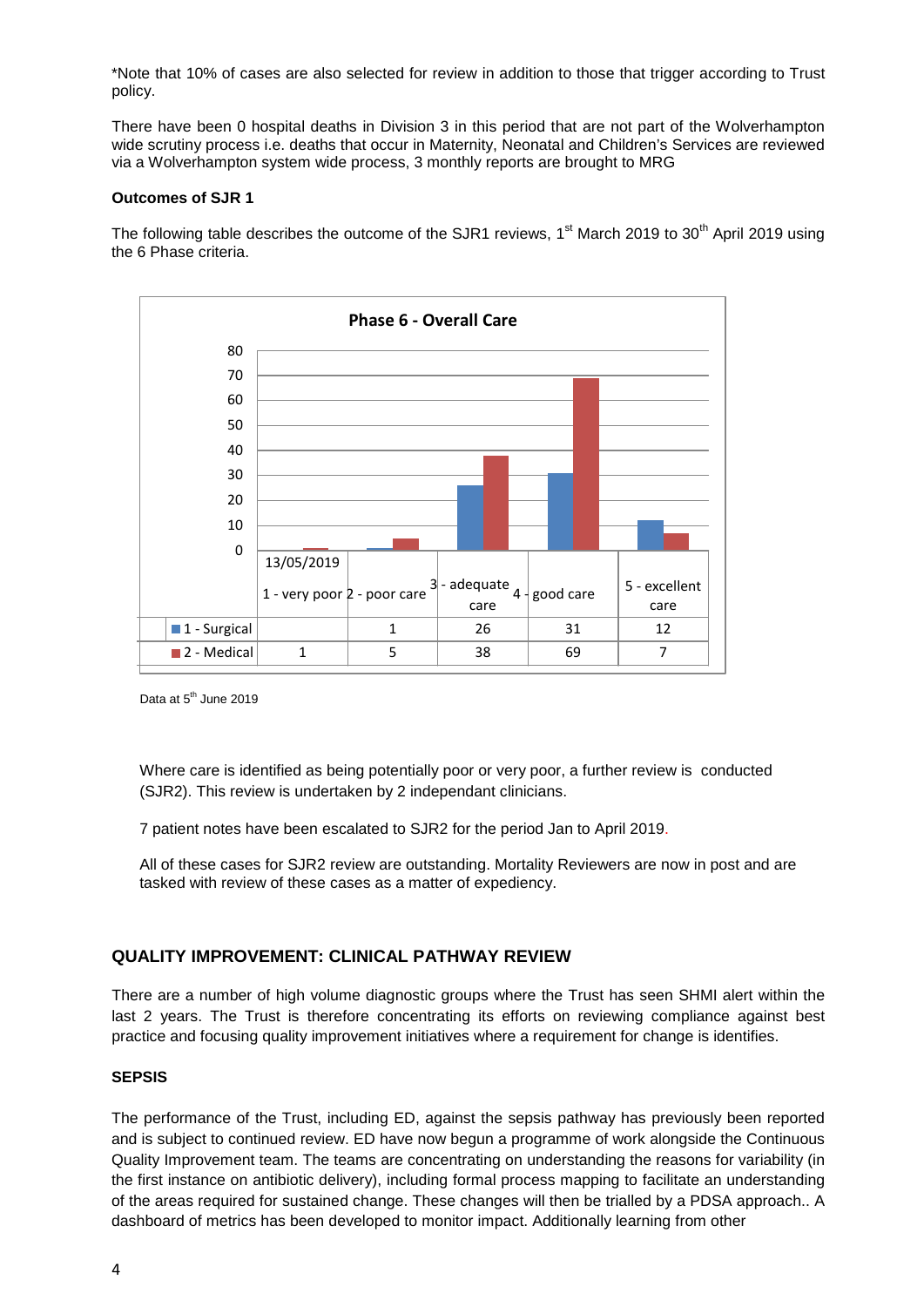organisations is being explored including meeting with the Addenbrookes Quality team who are working on sepsis, and with The Black Country Alliance.

## **PNEUMONIA**

An audit in ED has been concluded and presented. From the audit, ED had good compliance against care delivery where patients also triggered sepsis. However work is required to improve care for those who do not. Highlights from the audit include

- Total 93% (27/29) had CXR taken (52% of CXR were taken within 2 hours RWT guidelines, 89% of CXR within 4 hours of attendance – NICE & British Thoracic Society guidelines)
- 100% of patients had saturation levels assessed as part of nursing triage/observations, and treated accordingly.
	- 0% had oxygen therapy prescribed on a treatment chart
	- 10.5% of patients had target saturations documented in their medical record
- CURB65 score was documented in 3.5% of notes, however these instances were incomplete/incorrect
- 100% of IV antibiotics were given within 4hrs of attendance (55% of IV antibiotics were given in the first hour of attendance)
- Only 20% of patients had ABG or VBG followed by ABG investigations
- 57% of patients were given intravenous fluids
- 93% of patients presenting with raised temperature (>38.3°C) had blood cultures taken

#### Recommendations

- Consideration of developing a specific Pneumonia pathway/bundle for ED, building on the care bundle already in use by Respiratory nurses and linked with the development of ED pneumonia pathway documentation. .
- Exploration of the introduction of a change to the requesting pathway for x-rays to enable fast track within the pneumonia pathway.
- **Consideration of the introduction of an ED suite of tests to incorporate the top 80% of** presentations due to potential infection, based around pathology and radiological investigations.
- Consideration of diagnostic bias factors which could influence treatment alignment to known preexisting respiratory conditions irrespective of any other infective processes at presentation.
- Review of current pathway documents in use to assess if 'fit for purpose'

As with the Sepsis work the methodology used to implement change will be linked with a CQI programme of work.

## **ACCURACY OF CODING**

#### **Clinical Coding Update**

Three times weekly meetings between coders and AMU clinicians commenced  $8<sup>th</sup>$  May 2019. This piece of work is for patients who have been admitted and discharged from AMU and who do not go onto a base ward, and concentrate on targeting five diagnostic groups which have historically been SHMI alerting. To date there has been 58 reviews with more being undertaken. Of the 58 reviews there have been 17 where the primary diagnosis has been amended. At least 50% of the queries are around the LRTI diagnostic group. The work will continue to be monitored and in particular to understand how changes can be made to improve prospective coding behaviour.

Four SHMI/Coding education sessions have been arranged for July for all medical staff, specialist nurses and AHPs.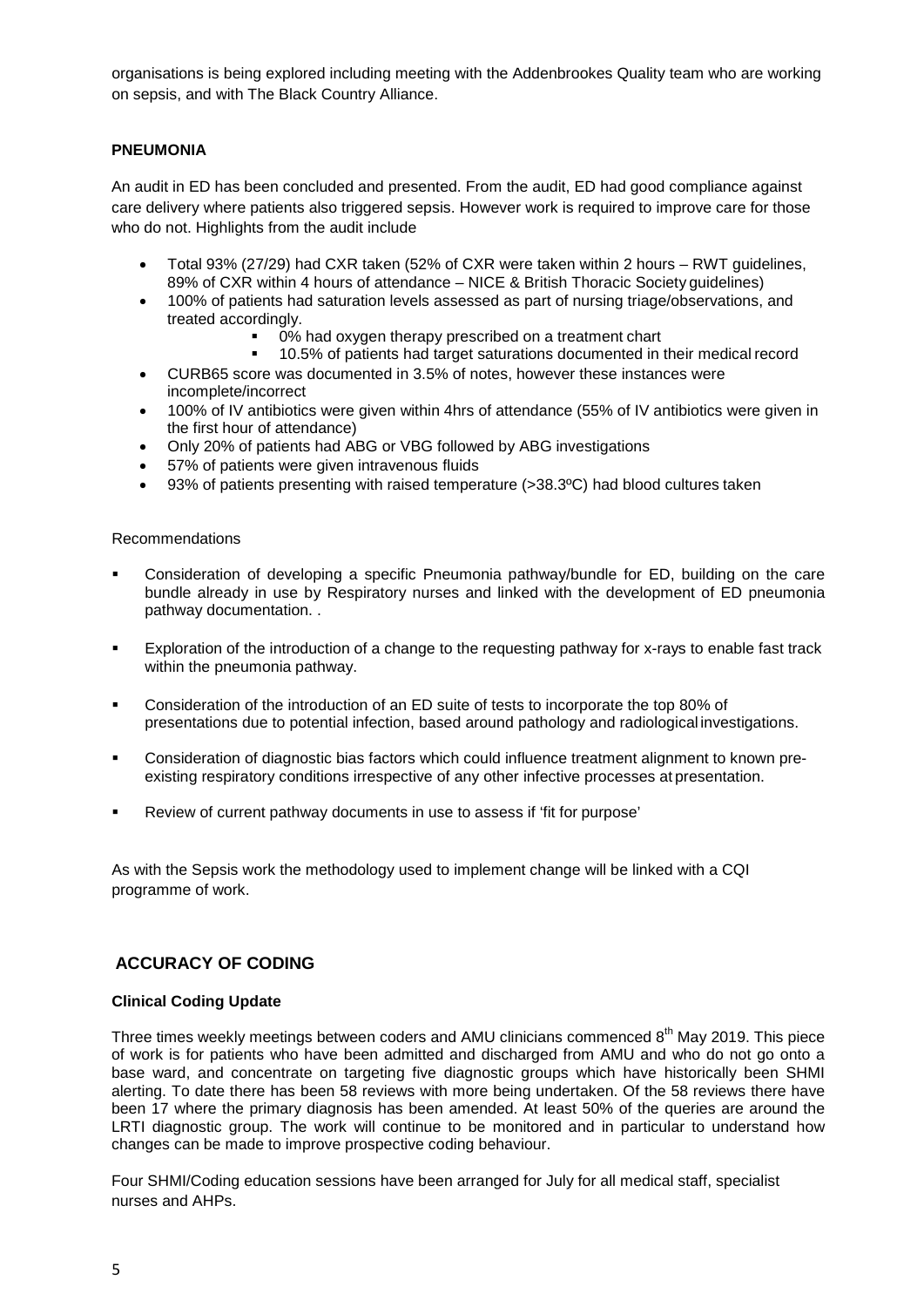## **END OF LIFE CARE**

The number of patients who die in hospital (rather than in their usual place of residency) in Wolverhampton is higher than the national average. A number of initiatives are underway to ensure that end of life care is appropriate and sensitive to patient and family needs.

Key areas of work include:

- A quality improvement project (QIP) is in the planning stage with the Renal Directorate, Palliate Care Team and CQI leads, to develop excellence in an inpatient environment. A toolkit will be developed to roll out to other areas based on the learning from this.
- An analysis of complaints summaries relating to the end of life has been undertaking showing that communication is the key areas for complaints but a deeper dive is planned.
- An education session for nurse leaders to launch actions and call to action will be held on 24th July.
- Additional nurse training is being sought to maximise the impact of Fast Track (discharge to die).
- The Community End of Life model has been developed in collaboration with various agencies.
- End of Life has been the focus of this year's dignity day event.
- Several research topics are in discussion/development around how we survey bereavement and analyse complaints thematically.
- In conjunction with CCG, a review of attendances and admission at RWT from nursing homes is underway in an effort to contribute to the understanding of the drivers for request totransfer.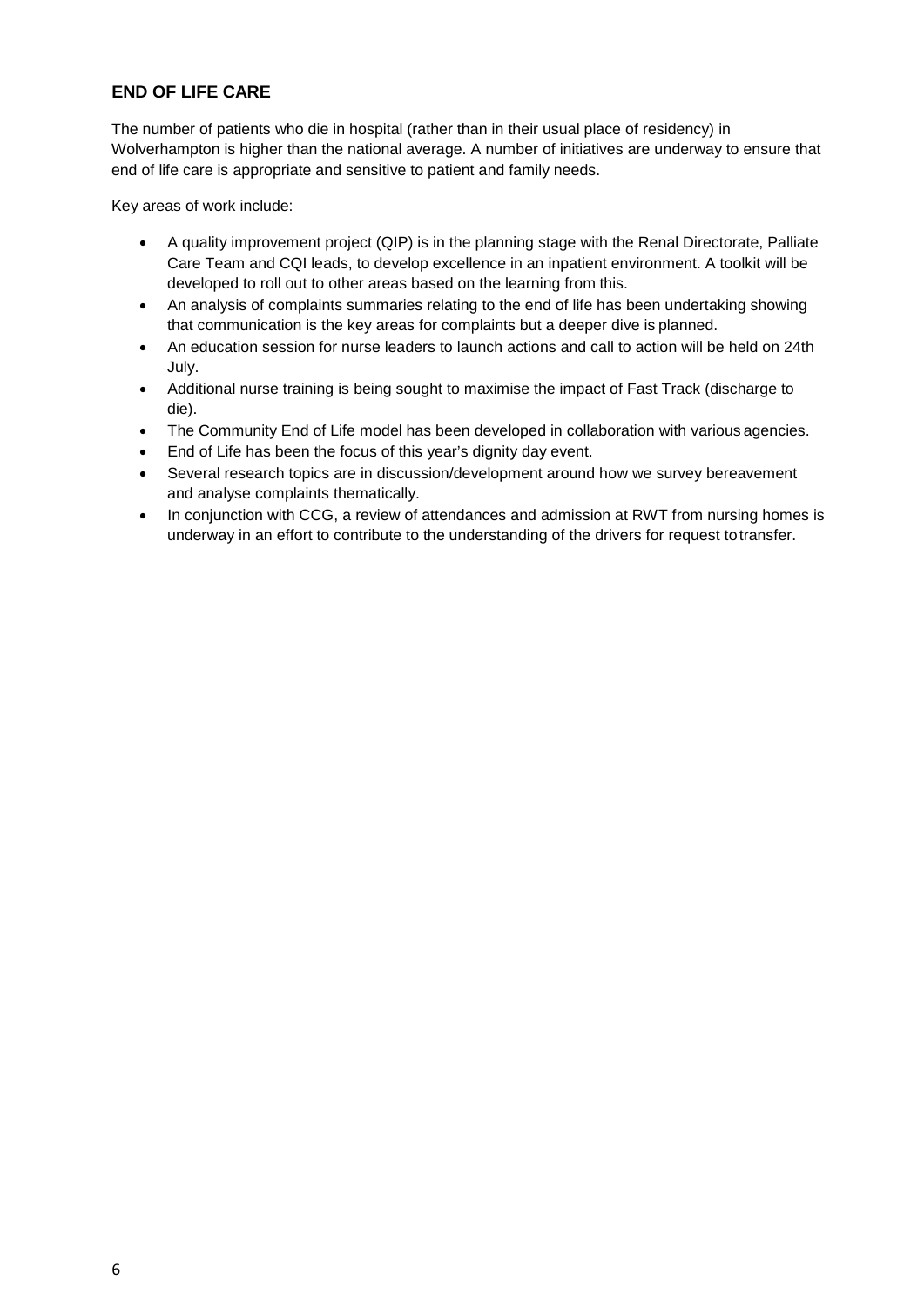#### **Quality Improvement Plan 1 (Mortality)**

Version 20 Updated 31st May 2019

**The Co** 

| Activity<br><b>Objective</b>                                                                                                                                                                                        | <b>Expected Output/Outcome</b><br>Benefit                                                                                                         | <b>Start Date</b><br>MVA<br>(M/N | <b>End Date</b> | Owner                                                             | <b>Exec Director Status</b><br>(TBC) | 07/11/18 | <b>Status</b><br>Date of Update Date of Update of Update<br>10/12/18 | <b>Status</b><br>07/01/19 | Date Status<br>Date of Update<br>25/02/19 | <b>Status</b><br>Date of Update Date of Update Date of<br>20/03/19 | <b>Status</b><br>29/04/19 | <b>Status</b><br>Update<br>31/05/19 |
|---------------------------------------------------------------------------------------------------------------------------------------------------------------------------------------------------------------------|---------------------------------------------------------------------------------------------------------------------------------------------------|----------------------------------|-----------------|-------------------------------------------------------------------|--------------------------------------|----------|----------------------------------------------------------------------|---------------------------|-------------------------------------------|--------------------------------------------------------------------|---------------------------|-------------------------------------|
| A1 Programme Management (PM) and Governance                                                                                                                                                                         |                                                                                                                                                   |                                  |                 |                                                                   |                                      |          |                                                                      |                           |                                           |                                                                    |                           |                                     |
| Develop a Trust Mortality Strategy                                                                                                                                                                                  | Strategy developed via consultation                                                                                                               | 01/09/2018                       | 30/11/2018      | D Hickman                                                         | J Odum/<br>AM Cannaby                |          |                                                                      |                           |                                           |                                                                    |                           |                                     |
| Agree TOR of MIG to include scope and development/review                                                                                                                                                            | MIG terms of reference                                                                                                                            | 01/06/2018                       | 30/07/2018      | S Roberts                                                         | J Odum/<br>AM Cannaby                |          |                                                                      |                           |                                           |                                                                    |                           |                                     |
| 3 Terms of Reference for Mortality Review Group following merger of MoRAG                                                                                                                                           | MRG TOR developed                                                                                                                                 | 01/06/2018                       | 30/07/2018      | A Viswanath                                                       | J Odum                               |          |                                                                      |                           |                                           |                                                                    |                           |                                     |
| 4 Programme Board and Action Plan to be developed                                                                                                                                                                   | Programme Board established. Action plan formulated                                                                                               | 01/08/2018                       | 15/10/2018      | J Odum/AM Cannaby                                                 | J Odum                               |          |                                                                      |                           |                                           |                                                                    |                           |                                     |
| Dashboard to be developed for monitoring of impact of actions                                                                                                                                                       | Dashboard presented to MRG                                                                                                                        | 01/07/2018                       | 15/10/2018      | S Hickman                                                         | J Odum                               |          |                                                                      |                           |                                           |                                                                    |                           |                                     |
| S Board Assurance Framework submission                                                                                                                                                                              | Risk added to BAF<br>Contract commenced                                                                                                           | 01/08/2018<br>04/10/2018         | 30/08/2018      | J McKiernan                                                       | J Odum<br>S Mahmud                   |          |                                                                      |                           |                                           |                                                                    |                           |                                     |
| Appoint external analytic expertise                                                                                                                                                                                 | Contract commenced                                                                                                                                |                                  | ongoing         | S Mahmud                                                          |                                      |          |                                                                      |                           |                                           |                                                                    |                           |                                     |
| Appoint external medical expert                                                                                                                                                                                     |                                                                                                                                                   | 17/09/2018                       | 12 months       | J Odum                                                            | J Odum                               |          |                                                                      |                           |                                           |                                                                    |                           |                                     |
| Review mortality quality improvement plan monthly at programme board                                                                                                                                                | Trust Board monthly update against action plan<br>DMD influence at MRG, outputs of audits reported at                                             | 05/11/2018                       | monthly         | AM Cannaby                                                        | AM Cannaby                           |          |                                                                      |                           |                                           |                                                                    |                           |                                     |
| Review Divisional participation and involvement in Mortality Governance                                                                                                                                             | QSI.                                                                                                                                              | 01/03/2019                       | 31/07/2019      | DMD's                                                             | J Odum                               |          |                                                                      |                           |                                           |                                                                    |                           |                                     |
| Review Directorate participation and involvement in Mortality Governance                                                                                                                                            | MDT involvement in M&M/Governance meets, CQI<br>outputs                                                                                           | 01/03/2019                       | 01/06/2019      | DMD's                                                             | J Odum                               |          |                                                                      |                           |                                           |                                                                    |                           |                                     |
| 12 Work with other organisations across the Black Country                                                                                                                                                           | Adopt best practice from other organisations                                                                                                      | 01/04/2019                       | 01/09/2019      | J McKiernan                                                       | J Odum                               |          |                                                                      |                           |                                           |                                                                    |                           |                                     |
| A2 City wide programme                                                                                                                                                                                              | MIG meeting established, with action plan                                                                                                         |                                  |                 |                                                                   | J Odum/                              |          |                                                                      |                           |                                           |                                                                    |                           |                                     |
| Draw together current interested groups to work to one strategy (Acute, Comm, PH, Compton)                                                                                                                          |                                                                                                                                                   | 01/07/2018                       | ongoing         | S Roberts                                                         | AM Cannaby                           |          |                                                                      |                           |                                           |                                                                    |                           |                                     |
| Pathways of EoL Care in and out of hospital reviewed                                                                                                                                                                | Redesign/agreement of pathways. Number of patients<br>who die outside hospital                                                                    | 01/07/2018                       | 28/02/2019      | AM Cannaby/S Robert:                                              | AM Cannaby                           |          |                                                                      |                           |                                           |                                                                    |                           |                                     |
|                                                                                                                                                                                                                     | Review data and consider new care pathways for                                                                                                    |                                  |                 | N Ballard/K Shaw/                                                 |                                      |          |                                                                      |                           |                                           |                                                                    |                           |                                     |
| In reach to care/nursing homes by C/E team / Scope Nursing Home admissions                                                                                                                                          | planned reduction in admissions from Nursing Homes.<br>Data sent to CCG.                                                                          | 01/09/2018                       | 31/12/2018      | S Hutchinson /<br>S Roberts                                       | J Odum/<br>AM Cannaby                |          |                                                                      |                           |                                           |                                                                    |                           |                                     |
|                                                                                                                                                                                                                     | City wide strategy. Quarterly review of rollout plan to                                                                                           |                                  |                 |                                                                   |                                      |          |                                                                      |                           |                                           |                                                                    |                           |                                     |
| City wide EoL Strategy developed with milestones. Monitor GSF roll out for inpatient and                                                                                                                            | COG.                                                                                                                                              |                                  |                 | Chair EoL Group /                                                 | AM Cannaby                           |          |                                                                      |                           |                                           |                                                                    |                           |                                     |
| community populations. Scope EoL activity.                                                                                                                                                                          |                                                                                                                                                   | 30/10/2018                       | ongoing         | Palliative Care Lead/<br>K Warren                                 |                                      |          |                                                                      |                           |                                           |                                                                    |                           |                                     |
| A3 Policy/Processes                                                                                                                                                                                                 |                                                                                                                                                   |                                  |                 |                                                                   |                                      |          |                                                                      |                           |                                           |                                                                    |                           |                                     |
| Establish a pathway for death certification linked to mortality reviews                                                                                                                                             | mplement Medical Examiner model to integrate with                                                                                                 | 01/08/2018                       | 30/11/2018      |                                                                   | J Odum                               |          |                                                                      |                           |                                           |                                                                    |                           |                                     |
| Monitor compliance with OP87 (Learning from Deaths) SJR 1 & 2                                                                                                                                                       | SJR process<br>Completion of SJR 1& 2reviews as per agreed standard                                                                               | 01/08/2018                       | 30/11/2018      | A Viswanath<br>A Viswanath                                        | J Odum/<br>AM Cannaby                |          |                                                                      |                           |                                           |                                                                    |                           |                                     |
| Establish primary care mortality reviews for deaths within 30 days after hospital discharge                                                                                                                         | RWT, primary care and CCG to establish process and<br>secure funding to undertake reviews                                                         | 01/08/2018                       |                 | 31/12/2018 J McKiernan/S Robert                                   | J Odum/<br>AM Cannaby                |          |                                                                      |                           |                                           |                                                                    |                           |                                     |
| Re-establish RWT End of Life Group, ToR and Action Plan                                                                                                                                                             | Action Plan agreed                                                                                                                                | 31/08/2018                       | 30/11/2018      | AM Cannaby                                                        | AM Cannaby                           |          |                                                                      |                           |                                           |                                                                    |                           |                                     |
| To establish the process for including families/relatives in the mortality reviews                                                                                                                                  | Bereavement Nurse in post                                                                                                                         |                                  |                 |                                                                   | AM Cannaby                           |          |                                                                      |                           |                                           |                                                                    |                           |                                     |
|                                                                                                                                                                                                                     |                                                                                                                                                   | 01/04/2019                       |                 | <b>Martina Morris</b>                                             |                                      |          |                                                                      |                           |                                           |                                                                    |                           |                                     |
| Monitor results of mortality reviews and compile learning outcomes. Triangulate outcomes of<br>SJR's with lessons learned from clinical audits, mortality reviews and coroners' reports.                            | Directorates present learning outcomes after SJR<br>eviews at the Mortality Review Group. Clinical audit<br>programme reflects learning outcomes. | 01/10/2018                       | ongoing         | A Viswanath                                                       | J Odum/<br>AM Cannaby                |          |                                                                      |                           |                                           |                                                                    |                           |                                     |
| Expansion of the numbers of trained nurses/AHPs to support completion of SJR 1 and 2                                                                                                                                | Recruitment of nurses to undertake SJRs                                                                                                           | 01/10/2018                       | 15/12/2018      | Martina Morris                                                    | AM Cannaby                           |          |                                                                      |                           |                                           |                                                                    |                           |                                     |
| Learning from SJR 2s to be shared with Divisions, Trust Board and CCG                                                                                                                                               | Lessons snared                                                                                                                                    |                                  |                 | Divisional leads/Execs                                            | J Odum/                              |          |                                                                      |                           |                                           |                                                                    |                           |                                     |
|                                                                                                                                                                                                                     |                                                                                                                                                   | 01/10/2018                       | ongoing         |                                                                   | AM Cannaby                           |          |                                                                      |                           |                                           |                                                                    |                           |                                     |
| Coding reflects full diagnosis of population of admitted patients to include definitive co-<br>morbidities. Primary and secondary diagnoses.                                                                        | Feedback on additional software; revised Coding Policy.                                                                                           | 01/10/2018                       | 30/11/2018      | J Cotterell                                                       | J Odum/<br>K Stringer                |          |                                                                      |                           |                                           |                                                                    |                           |                                     |
| Review analytical data provided by external experts to inform Directorates/Division/Coding and<br>10 Executive teams. Data submitted to PWC.                                                                        | Feedback of coding and HED data monthly                                                                                                           | 01/11/2018                       | ongoing         | N Coates / Sultan<br>Mahmud                                       | S Mahmud                             |          |                                                                      |                           |                                           |                                                                    |                           |                                     |
| Implementation of NEWS2 track and trigger system and protocol for sepsis identified.                                                                                                                                | Identify and management of sepsis/deteriorating patient<br>in line with national guidance.                                                        |                                  |                 |                                                                   | J Odum                               |          |                                                                      |                           |                                           |                                                                    |                           |                                     |
| Review Governance feedback mechanisms across the Trust                                                                                                                                                              | Individuals and Directorates are aware of the results and<br>actions from investigations/incidents                                                | 01/03/2019                       | 31/07/2019      | M Arthur                                                          | AM Cannaby                           |          |                                                                      |                           |                                           |                                                                    |                           |                                     |
| Develop IT platform (worksheets, data collection, directorate feedback)                                                                                                                                             | <b>Trends of Mortality reviews</b>                                                                                                                | 01/01/2019                       |                 | S Parton                                                          | K Stringer                           |          |                                                                      |                           |                                           |                                                                    |                           |                                     |
| A4 Quality/Safety of Care Mortality Reviews                                                                                                                                                                         |                                                                                                                                                   |                                  |                 |                                                                   |                                      |          |                                                                      |                           |                                           |                                                                    |                           |                                     |
| Reduce number of short term FCEs at 'front door'                                                                                                                                                                    | Appropriate reduction of FCEs                                                                                                                     | 01/01/2018                       | 31/05/2018      | J Cotterell                                                       | J Odum/<br>K Stringer                |          |                                                                      |                           |                                           |                                                                    |                           |                                     |
| Alerting diagnosis baskets receive case note reviews via specialists within two months                                                                                                                              | Alerts returned within two months Report presented<br>and discussed at MRG within agreed timescales                                               | 01/01/2018                       | ongoing         | A Viswanath                                                       | J Odum                               |          |                                                                      |                           |                                           |                                                                    |                           |                                     |
| Implement care pathway audit against best practice standards as CQI in all directorates. Utilise<br>reviews of alerting diagnosis outcomes to decide on "prospective" audits. MRG to liaise with<br>Clinical Audit. | Directorates to agree and complete CQI audits                                                                                                     | 01/07/2018                       | 01/06/2019      | <b>Medical Divisional</b><br>leads / A Viswanath /<br>S Cherukuri | J Odum                               |          |                                                                      |                           |                                           |                                                                    |                           |                                     |
| PDSA community in reach                                                                                                                                                                                             | PDSA cycles to be tested                                                                                                                          | 01/09/2018                       | 01/03/2019      | AM Cannaby                                                        | AM Cannaby                           |          |                                                                      |                           |                                           |                                                                    |                           |                                     |
| Monitor complaints, incident trends at Directorate, Divisional and Trust level via IQPR and TMC /<br>Trust Board                                                                                                    | Evidenced in meeting minutes                                                                                                                      | 01/01/2018                       | ongoing         | J Odum                                                            | J Odum                               |          |                                                                      |                           |                                           |                                                                    |                           |                                     |